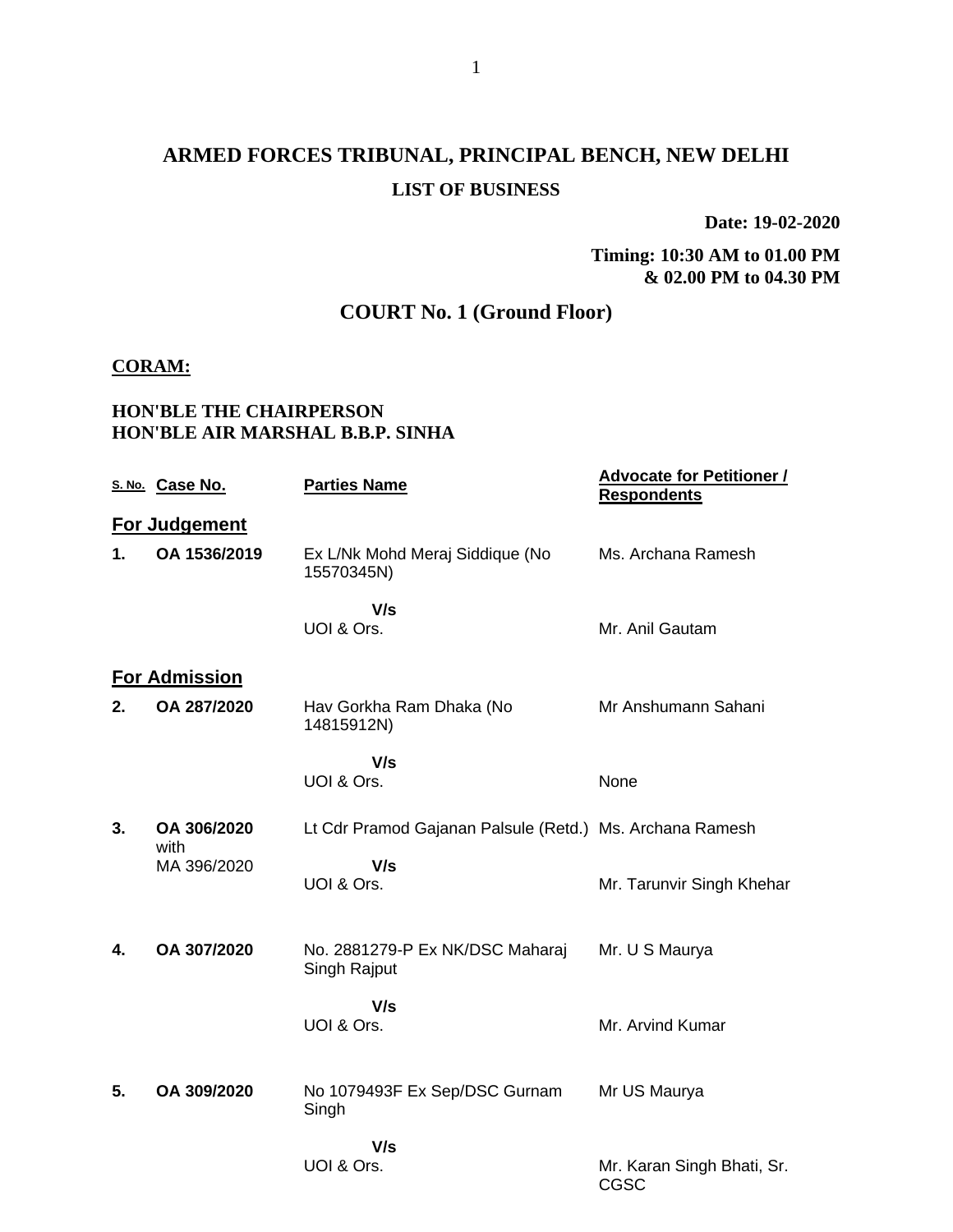| 6.  | OA 310/2020                        | Ex Sep/DSC Ismail Makanadar (No<br>14606890 P)   | Mr US Maurya                              |
|-----|------------------------------------|--------------------------------------------------|-------------------------------------------|
|     |                                    | V/s<br>UOI & Ors.                                | None                                      |
| 7.  | OA 311/2020                        | Ex Nk/DSC Nakender Kumar Singh<br>(No 4262762 Y) | Mr US Maurya                              |
|     |                                    | V/s<br>UOI & Ors.                                | Mr. J S Rawat                             |
| 8.  | OA 312/2020                        | No. 4068754-M Nk Birendra Singh<br>(Retd.)       | Ms. Archana Ramesh                        |
|     |                                    | V/s<br>UOI & Ors.                                | Dr. Vijendra Singh Mahndiyan              |
| 9.  | OA 314/2020                        | Sep/DSC Parmjit Singh (No 3989614<br>N)          | Mr US Maurya                              |
|     |                                    | V/s<br>UOI & Ors.                                | Dr. Vijendra Singh Mahndiyan              |
| 10. | OA 315/2020                        | No. 4474342-P Ex Sep/DSC Boota<br>Singh          | Mr. U S Maurya                            |
|     |                                    | V/s<br>UOI & Ors.                                | Mr. Arvind Patel                          |
|     | <b>For Orders</b>                  |                                                  |                                           |
| 11. | MA 406/2020<br>in                  | Disabled War Veterans (India) Regd               | Mr Jaideep Singh                          |
|     | OA 248/2013                        | V/s<br>UOI & Ors                                 | Dr. Vijendra Singh Mahndiyan              |
| 12. | MA 407/2020<br>in.<br>OA 1024/2018 | NR-19681H Ex Lt Col Poonam<br>Chaturvedi         | Mr. S S Pandey & Associates               |
|     |                                    | V/s<br>UOI & Ors.                                | Mr. Karan Singh Bhati, Sr.<br><b>CGSC</b> |
| 13. | MA 409/2020<br>in.                 | IC 40848P Col APS Johal (Retd)                   | Mr KR Verma                               |
|     | OA 5/2020                          | V/s<br>UOI & Ors                                 | Ms. Jyotsna Kaushik                       |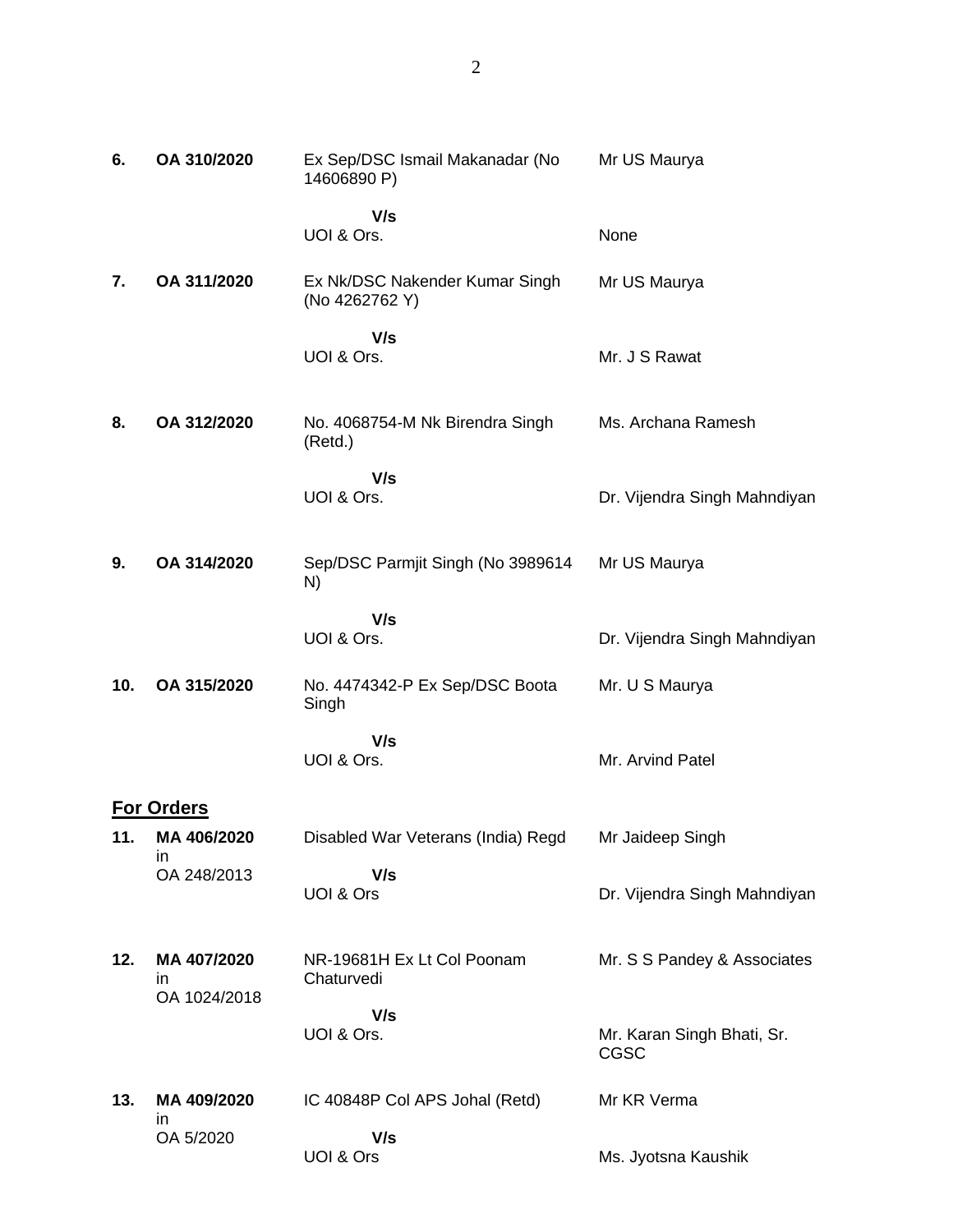| 14. | OA 2043/2018                       | No. 15418631-L Sep/AA Krishan<br>Kumar Thru his wife Mrs. Mamta Devi | Mr. B P Vaishnav & Associates                          |
|-----|------------------------------------|----------------------------------------------------------------------|--------------------------------------------------------|
|     |                                    | V/s<br>UOI & Ors.                                                    | Dr Vijendra Singh Mahndiyan                            |
| 15. | OA 2058/2018<br>with               | Ex Col Punit Sethi (IC 40662L)                                       | Mr SS Pandey & Associates                              |
|     | MA 2265/2018                       | V/s<br>UOI & Ors.                                                    | Mr. Rajesh Kumar Das                                   |
| 16. | OA 766/2019                        | SL-0415K Lt Col A Rajendiran                                         | Mr. Rajiv Manglik                                      |
|     |                                    | V/s<br>UOI & Ors.                                                    | Dr Vijendra Singh Mahndiyan for<br>R 1-3, None for R-4 |
| 17. | OA 1206/2019                       | No 93845S Cpl Dilbag Singh                                           | Mr. SS Pandey & Associates                             |
|     |                                    | V/s<br>UOI & Ors.                                                    | Mr Karan Singh Bhati, Sr CGSC                          |
| 18. | OA 2307/2019                       | No 1450449A Sep Mohammad<br>Mukhtar Ansari                           | Mr VS Kadian                                           |
|     |                                    | V/s<br>UOI & Ors.                                                    | Mr Neeraj, Sr CGSC                                     |
|     | <b>For Final Hearing</b>           |                                                                      |                                                        |
| 19. | OA (Appeal)<br>25/2010             | Ex. Nk. Clk Netrapal Singh                                           | Mr. N. L. Bareja                                       |
|     |                                    | V/s<br>UOI & Ors.                                                    | Mr VS Tomar                                            |
| 20. | OA 159/2017                        | Nb Sub Vinod Prasad                                                  | Mr. S S Pandey                                         |
|     |                                    | V/s<br>UOI & Ors.                                                    | Mr SP Sharma                                           |
| 21. | OA 900/2019<br>with<br>MA 408/2020 | Lt Col Brahm Shakti Hooda (Retd) (WS Mr. T Parshad<br>00535 N)       |                                                        |
|     |                                    | V/s<br>UOI & Ors.                                                    | Dr Vijendra Singh Mandiyan                             |

**For Hearing**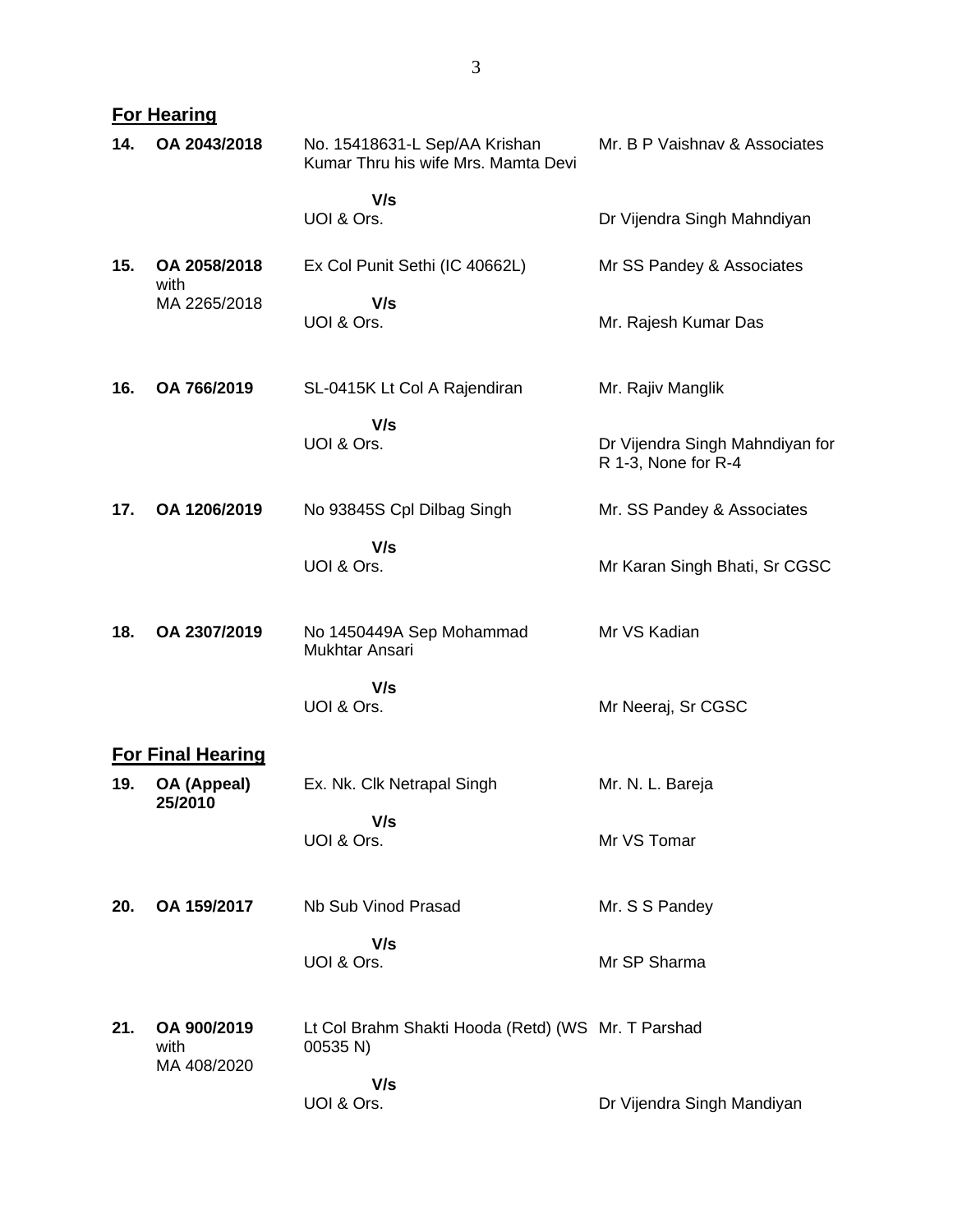## **ARMED FORCES TRIBUNAL, PRINCIPAL BENCH, NEW DELHI LIST OF BUSINESS**

**Date: 19-02-2020**

**Timing: 10:30 AM to 01.00 PM & 02.00 PM to 04.30 PM**

### **COURT No. 2 (Ground Floor)**

#### **CORAM:**

#### **HON'BLE MS. JUSTICE SUNITA GUPTA HON'BLE LT. GEN. PHILIP CAMPOSE**

|    | S. No. Case No.                      | <b>Parties Name</b>                                | <b>Advocate for Petitioner /</b><br><b>Respondents</b>      |
|----|--------------------------------------|----------------------------------------------------|-------------------------------------------------------------|
|    | For Judgement                        |                                                    |                                                             |
| 1. | OA 794/2015<br>with                  | Ex CPL Andrade (Retd)                              | Mr. S S Pandey                                              |
|    | MA 1234/2019 &                       | V/s                                                |                                                             |
|    | 1235/2019                            | UOI & Ors.                                         | Dr Vijendra Singh Mahndiyan                                 |
|    | <b>For Admission</b>                 |                                                    |                                                             |
| 2. | OA 852/2019<br>with<br>MA 1496/2019  | 16012717W Ex Nk (TS) Raj Kumar &<br>Ors.           | Mr. VS Kadian                                               |
|    |                                      | V/s                                                |                                                             |
|    |                                      | UOI & Ors.                                         | Mr. J S Rawat for R 1,2 & 4 and<br>Ms. Anjali Vohra for R-3 |
| 3. | OA 1640/2019<br>with<br>MA 2583/2019 | Ex Hav (Hony Nb Sub) Jaipal Singh<br>(No 14463559) | Mr. Ved Prakash                                             |
|    |                                      | V/s                                                |                                                             |
|    |                                      | UOI & Ors.                                         | Mr SP Sharma                                                |
| 4. | OA 1641/2019<br>with                 | No 6620953 Ex Sep Rajendra Singh                   | Mr SM Dalal                                                 |
|    | MA 2584/2019                         | V/s                                                |                                                             |
|    |                                      | UOI & Ors.                                         | Mr Neeraj, Sr CGSC                                          |
| 5. | OA 303/2020<br>with                  | Ex Cpl K Sreenivas (No 721470 L)                   | Mr Rakesh Kumar Singh &<br>Associates                       |
|    | MA 393/2020                          | V/s                                                |                                                             |
|    |                                      | UOI & Ors.                                         | None                                                        |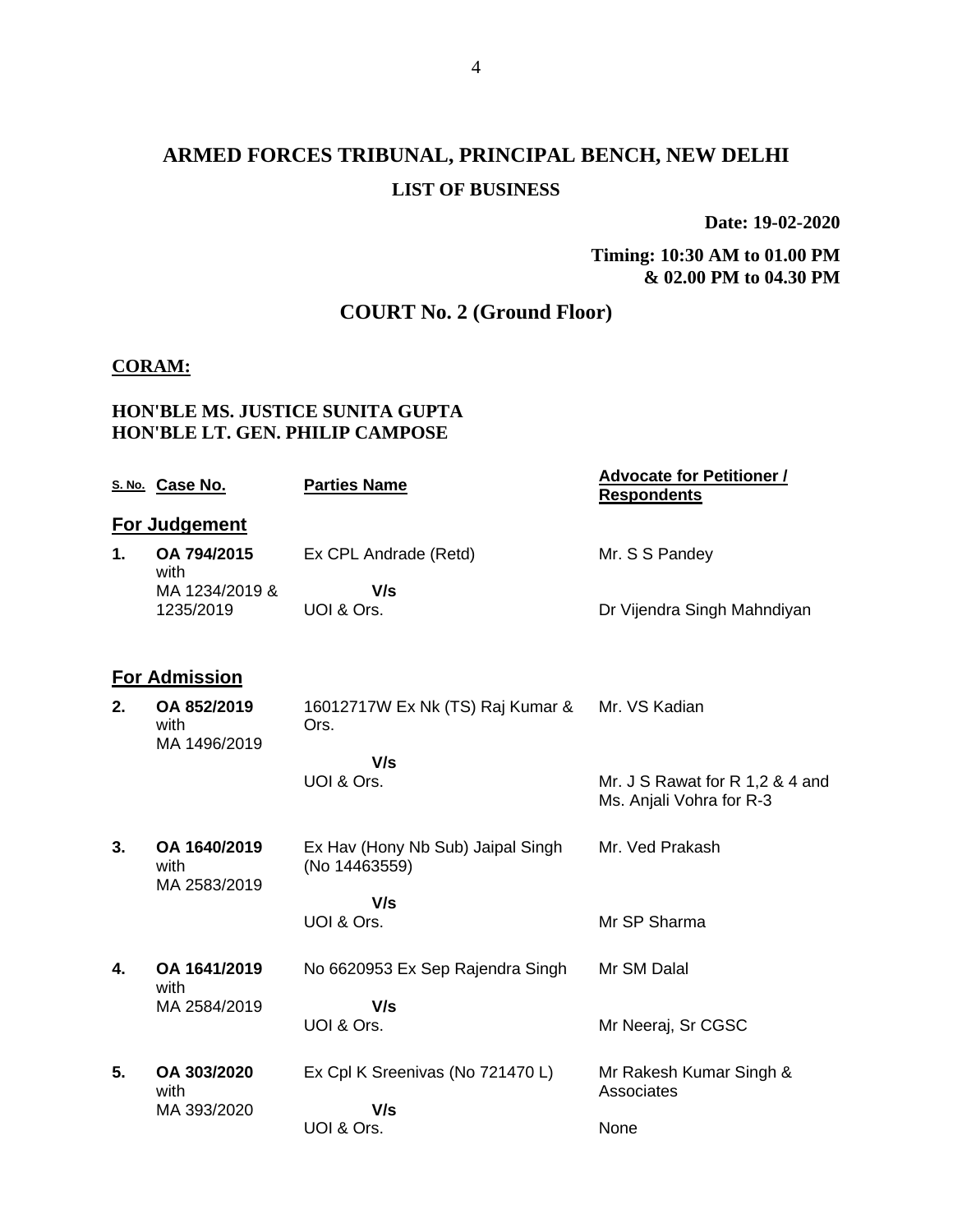| 6.  | OA 304/2020<br>with<br>MA 394/2020 | JC-766671-W Nb Sub Bhuvan<br>Chandra (Retd.)   | Ms. Archana Ramesh                     |
|-----|------------------------------------|------------------------------------------------|----------------------------------------|
|     |                                    | V/s<br>UOI & Ors.                              | Mr. Y P Singh                          |
| 7.  | OA 305/2020<br>with<br>MA 395/2020 | Ex MWO Govind Narayan Mishra<br>$(662139-B)$   | Mr. Ajit Kakkar                        |
|     |                                    | V/s<br>UOI & Ors.                              | Mr. Y P Singh                          |
| 8.  | OA (Appeal)<br>308/2020            | IC-44104F Col (TS) K Manoharan<br>(CONVICT)    | Mr. Ajai Bhalla & Mr. Baljeet<br>Singh |
|     |                                    | V/s<br>UOI & Ors.                              | Mr. Anil Gautam                        |
| 9.  | OA 313/2020                        | Col Ashwani Sinha (IC-57063F)                  | Mr Anand Kumar                         |
|     |                                    | V/s<br>UOI & Ors.                              | Dr. Vijendra Singh Mahndiyan           |
| 10. | OA 328/2020                        | Sub Ashok Kumar Tiwari (Retd) (JC<br>760632 F) | Mr SS Pandey & Associates              |
|     |                                    | V/s<br>UOI & Ors.                              | None                                   |
| 11. | OA 329/2020                        | Nk Rajpal Singh (Retd) (No 3004455<br>W)       | Mr Manoj Kr Gupta                      |
|     |                                    | V/s<br>UOI & Ors.                              |                                        |
| 12. | OA 330/2020                        | Sqn Ldr Karan Kataria (No 33259 R)             | Mr Pushpendra Kumar Dhaka              |
|     | with<br>MA 405/2020                | V/s<br>UOI & Ors.                              | None                                   |
|     |                                    |                                                |                                        |

# **Pleadings not complete**

| 13. OA 1494/2017<br>with | Ex-Nk Chatar Pal Singh (1050335K) | Mr. Praveen Kumar    |
|--------------------------|-----------------------------------|----------------------|
| MA 1113/2017             | V/s                               |                      |
|                          | UOI & Ors.                        | Mr. Rajesh Kumar Das |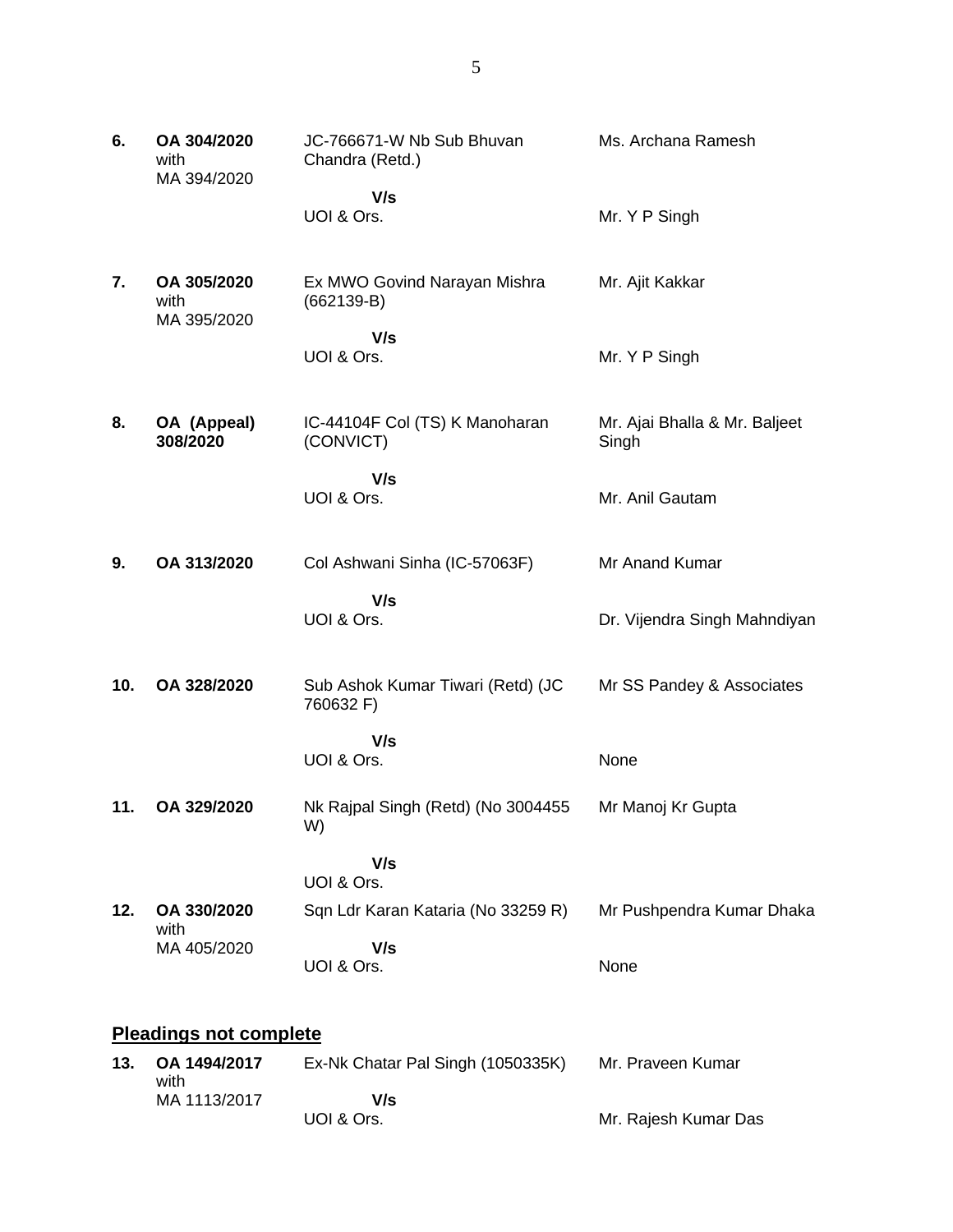| 14. | OA 961/2018                        | IC-49685N Col Sanjay Dilwaria (Retd)                 | Mr. S S Pandey & Associates     |
|-----|------------------------------------|------------------------------------------------------|---------------------------------|
|     |                                    | V/s<br>UOI & Ors.                                    | Dr Vijendra Singh Mahendiyan    |
| 15. | OA 1886/2018                       | Ex Maj Aviraj Nandan (IC-54046N)                     | Ms Sangeeta Tomar               |
|     |                                    | V/s<br>UOI & Ors.                                    | Mr. Harish V Shankar            |
| 16. | OA 1891/2018                       | Gnr Arvind Kumar Ojha (Retd)<br>(15777508H)          | Mr Mohan Kumar & Associates     |
|     |                                    | V/s<br>UOI & Ors.                                    | Mr. Satya Ranjan Swain          |
| 17. | <b>OA (Appeal)</b><br>9/2020       | Sgt Vikash Kumar Singh (903283-<br>H)                | Mr. Mohan Kumar &<br>Associates |
|     |                                    | V/s<br>UOI & Ors.                                    | Mr. Tarunvir Singh Khehar       |
| 18. | OA 360/2019<br>with<br>MA 904/2019 | No. 02260-K Cdr Trilochan Singh<br>Bhatia (Retd.)    | Mr. Shakti Chand Jaidwal        |
|     |                                    | V/s<br>UOI & Ors.                                    | Mr Shyam Narayan                |
| 19. | OA 365/2019                        | JC-581972-N Ex Nb Sub/Clk<br><b>Dharminder Kumar</b> | Mr. Shakti Chand Jaidwal        |
|     |                                    | V/s<br>UOI & Ors.                                    | Mr. Shyam Narayan               |
| 20. | OA 539/2019                        | IC-47523 Brig Parveen Kumar Goyal<br>(Retd.)         | Mr. Ajit Kakkar & Associates    |
|     |                                    | V/s<br>UOI & Ors.                                    | Mr. Rajesh Kumar Das            |
| 21. | OA 540/2019                        | Ex Sgt Bahuleyan V (795712-B)                        | Mr. Ved Prakash                 |
|     |                                    | V/s<br>UOI & Ors.                                    | Mr. Harish V Shankar            |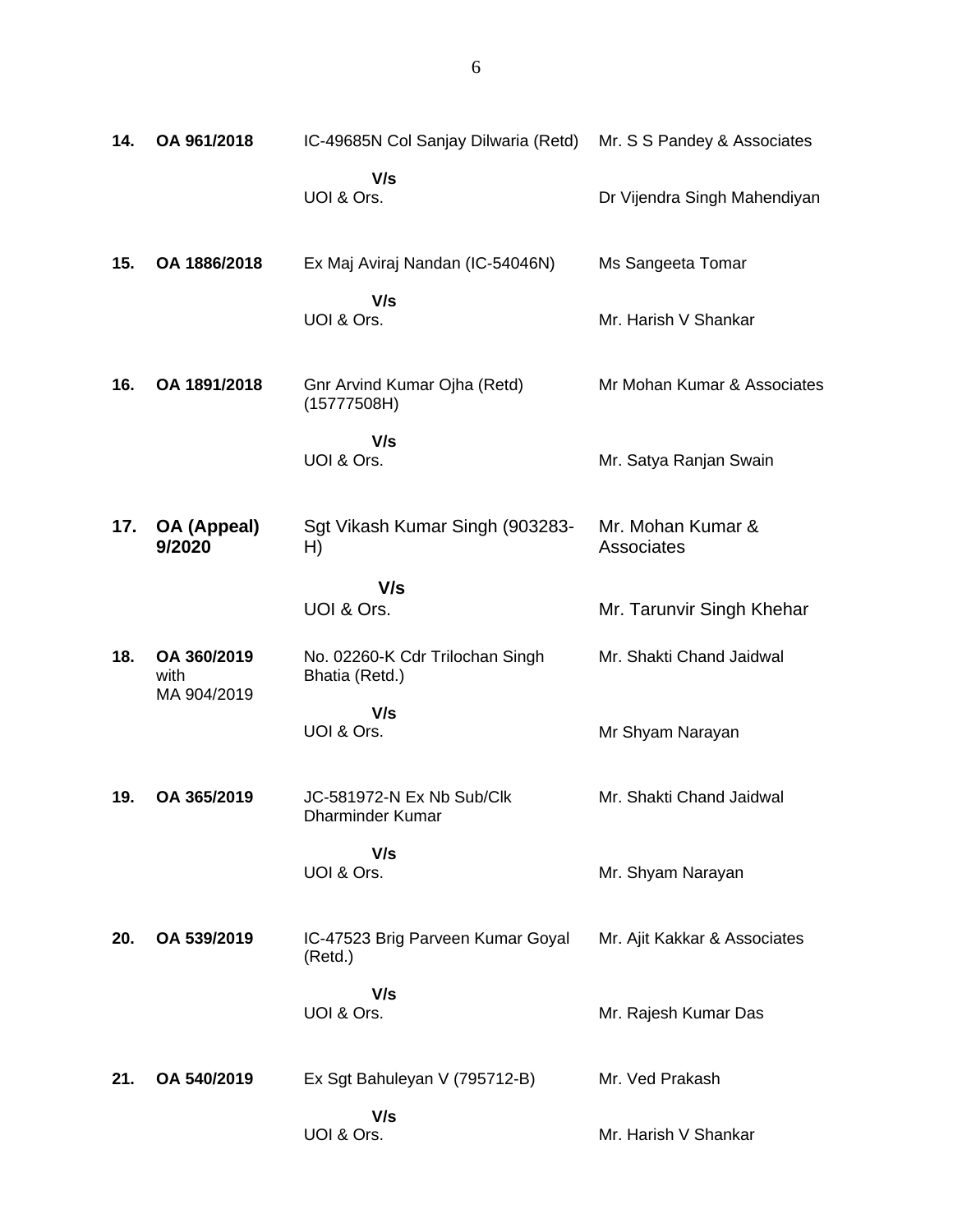| 22. | OA 542/2019<br>with<br>MA 1112/2019 | No. 2975786 Ex Hav Hari Kishan<br>(Deceased) through LR Kamla Devi<br>(wife)<br>V/s<br>UOI & Ors. | Mr. A K Trivedi & Associates<br>Mr Shyam Narayan |  |  |
|-----|-------------------------------------|---------------------------------------------------------------------------------------------------|--------------------------------------------------|--|--|
|     |                                     |                                                                                                   |                                                  |  |  |
| 23. | OA 544/2019<br>with<br>MA 1114/2019 | Ex Nk Mohan Lal (No 13741724 Y)<br>V/s                                                            | Mr Virender Singh Kadian                         |  |  |
|     |                                     | UOI & Ors.                                                                                        | Mr. S D Windlesh                                 |  |  |
| 24. | OA 694/2019<br>with                 | IC-53492L Col Pramod Kumar Awasthi Mr. Deepak Agarwal                                             |                                                  |  |  |
|     | MA 1294/2019                        | V/s<br>UOI & Ors.                                                                                 | Mr. Rajeev Kumar                                 |  |  |
|     | <b>For Execution</b>                |                                                                                                   |                                                  |  |  |
| 25. | MA 1370/2019<br>in.<br>OA 1711/2018 | No. 181599-A Ex SWA-3 Pragya<br>Sharan Gandhi                                                     | Mr. Ved Prakash                                  |  |  |
|     |                                     | V/s<br>UOI & Ors.                                                                                 | Mr. V S Tomar                                    |  |  |
| 26. | MA 1758/2019<br>in                  | IC-49515K Ex Capt M S Gill                                                                        | Mr. S S Pandey                                   |  |  |
|     | OA 847/2015                         | V/s<br>UOI & Ors                                                                                  | Mr. Ashok Chaitanya                              |  |  |
|     | <b>Miscellaneous</b>                |                                                                                                   |                                                  |  |  |
| 27. | MA 1876/2019<br>in<br>OA (Appeal)   | No. 15156180-F Ex L/Nk (Opr) Amresh Mr. S S Pandey<br>Tiwari                                      |                                                  |  |  |
|     | 462/2016                            | V/s<br>UOI & Ors.                                                                                 | Mr. J S Rawat                                    |  |  |

- **28. MA 1883/2019** in OA (Appeal) 1015/2017 No. 15116695-Y Ex Hav (DMT) Naseer Mr. S S Pandey Mohammed  **V/s** UOI & Ors. Mr. Karan Singh Bhati, Sr. CGSC
- **29. MA 1884/2019** in OA (Appeal) 163/2017 No. 15155622-H Ex Gnr Upnil Kumar  **V/s** UOI & Ors. Mr. S S Pandey Mr. Karan Singh Bhati, Sr. CGSC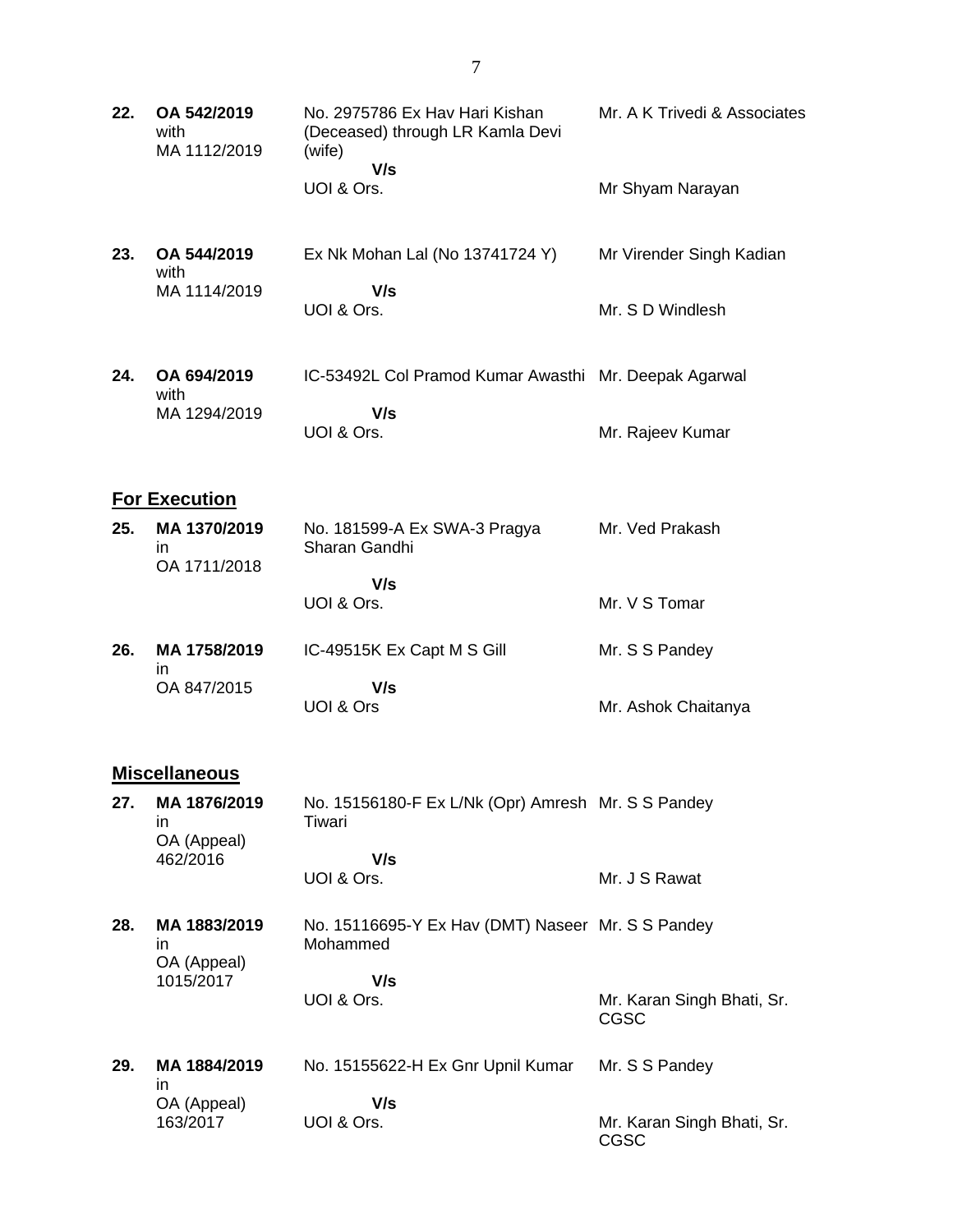**30 MA 1885/2019** in OA 162/2017 No. 15137452-F Ex Hav (TA) Tapas Ranjan Rout  **V/s** UOI & Ors. Mr. S S Pandey Mr. Karan Singh Bhati, Sr. CGSC **31. MA 1886/2019** in OA (Appeal) 867/2017 No. 15180736-Y Ex Gnr (GD) Bikramjit Mr. S S Pandey Singh  **V/s** UOI & Ors. Mr. Karan Singh Bhati, Sr. CGSC **32. MA 1887/2019 &** MA 2757/2019 in OA (Appeal) 460/2016 No. 14413656X Ex Hav (GD) Lokendra Mr. S S Pandey **Singh V/s** UOI & Ors. Mr. Avdhesh Kumar Singh **Part Heard 33. TA 439/2009** Writ Petition No. 1069/1997 Lt Cdr Prahlad Kr. Varshney  **V/s** UOI & Ors. Mr Ajai Bhalla Mr. J S Yadav for R-1 & Mr. Harish V Shankar and Ms. Rati Varma for R 2-3 **34. OA 1296/2018** with MA 2253/2018 IC-49695-X Col Atul Dimri  **V/s** UOI & Ors. Mr Rajendra Kumar Mr. Karan Singh Bhati, Sr. CGSC **Pleadings complete 35. OA 1463/2016** Maj Upwan Saini (Retd)  **V/s** UOI & Ors. Mr. Rajesh Nandal Mr. SD Windlesh **36. OA 89/2017** Ex Nk Bhupal Singh  **V/s** UOI & Ors. Mr. V S Kadian Mr Arvind Patel **37. OA 993/2017** Ex MWO Harcharan Singh Jaswal  **V/s** UOI & Ors. Mr Praveen Kumar Mr Satya Ranjan Swain